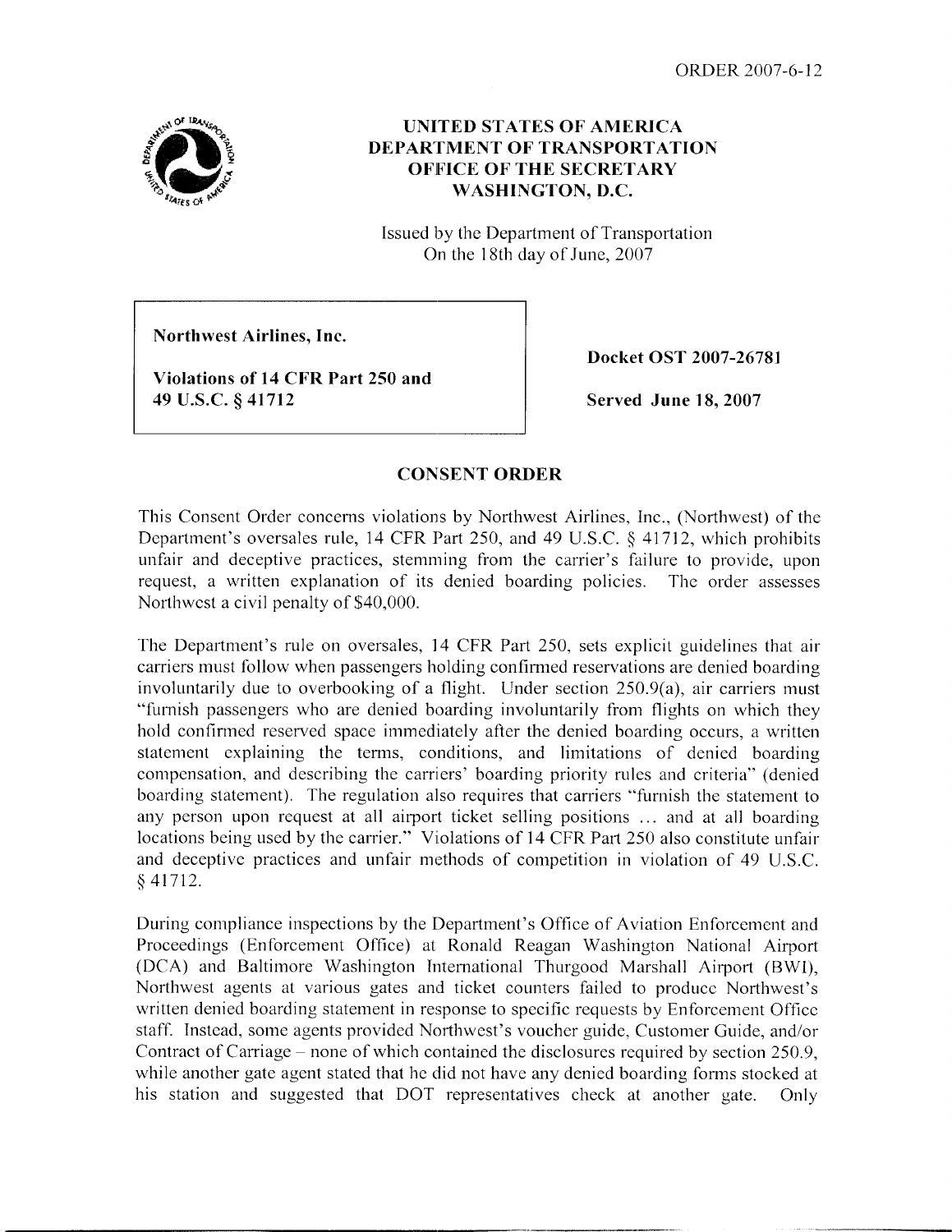Northwest's supervisor-level employees (Customer Service Supervisors) were later able to provide the correct form. Northwest's failure to furnish its denied boarding statement upon request on the above-mentioned occasions violates the requirements of Part 250 and of 49 U.S.C. § 41712.

In mitigation, Northwest states that it is firmly committed to ensuring that any passenger who relinquishes, either voluntarily or involuntarily, his or her seat on an oversold flight is treated fairly, properly advised, and compensated. Northwest further states that its agents do everything possible to avoid involuntarily denying boarding. In fact, Northwest's corporate goal is to avoid involuntarily denying boarding to any passenger. Accordingly, Northwest describes itself as having a well-established program to train its employees and has adopted policies, procedures, and forms to address issues regarding potentially oversold flights, including soliciting volunteers and compliance with requirements of 14 CFR Part 250.

The Department's oversales regulation reflects a balance between the right of passengers to obtain thc services they purchase and the right of carriers to market their services effectively. Compliance with these requirements is, therefore, essential, and we take seriously any violation of the rule. The Enforcement Office views the incidents at DCA and BWI described above as indicative of a general pattern of noncompliance by Northwest that must be remedied and, after carefully considering all the facts of this matter, we therefore believe that enforcement action is warranted.

In order to avoid litigation, and, without admitting or denying the violations described above, Northwest agrees to the issuance of this order to cease and desist from future violations of 14 CFR Part 250 and 49 U.S.C. \$ 41712. Under the order, Northwest is assessed \$40,000 in compromise of potential civil penalties otherwise assessable. This compromise is appropriate in light of the nature and extent of the violations in question. This order and the penalty it assesses will provide a strong incentive to all air carriers to comply with the Department's denied boarding policy disclosure requirements.

This order is issued under the authority contained in 49 CFR 1.57(a) and 14 CFR 385.15.

## **ACCORDINGLY,**

- 1. Based on the above, we approve this settlement and the provisions of this order as in the public interest;
- 2. We find that Northwest Airlines, Inc., violated 14 CFR 250.9 by failing to provide upon request its written explanation of denied boarding compensation and boarding priorities at airport ticket selling positions and boarding locations;
- 3. We find that Northwest Airlines, Inc., by engaging in the conduct described in paragraph 2 above, engaged in an unfair and deceptive practice in violation of 49 U.S.C. 9 41712;